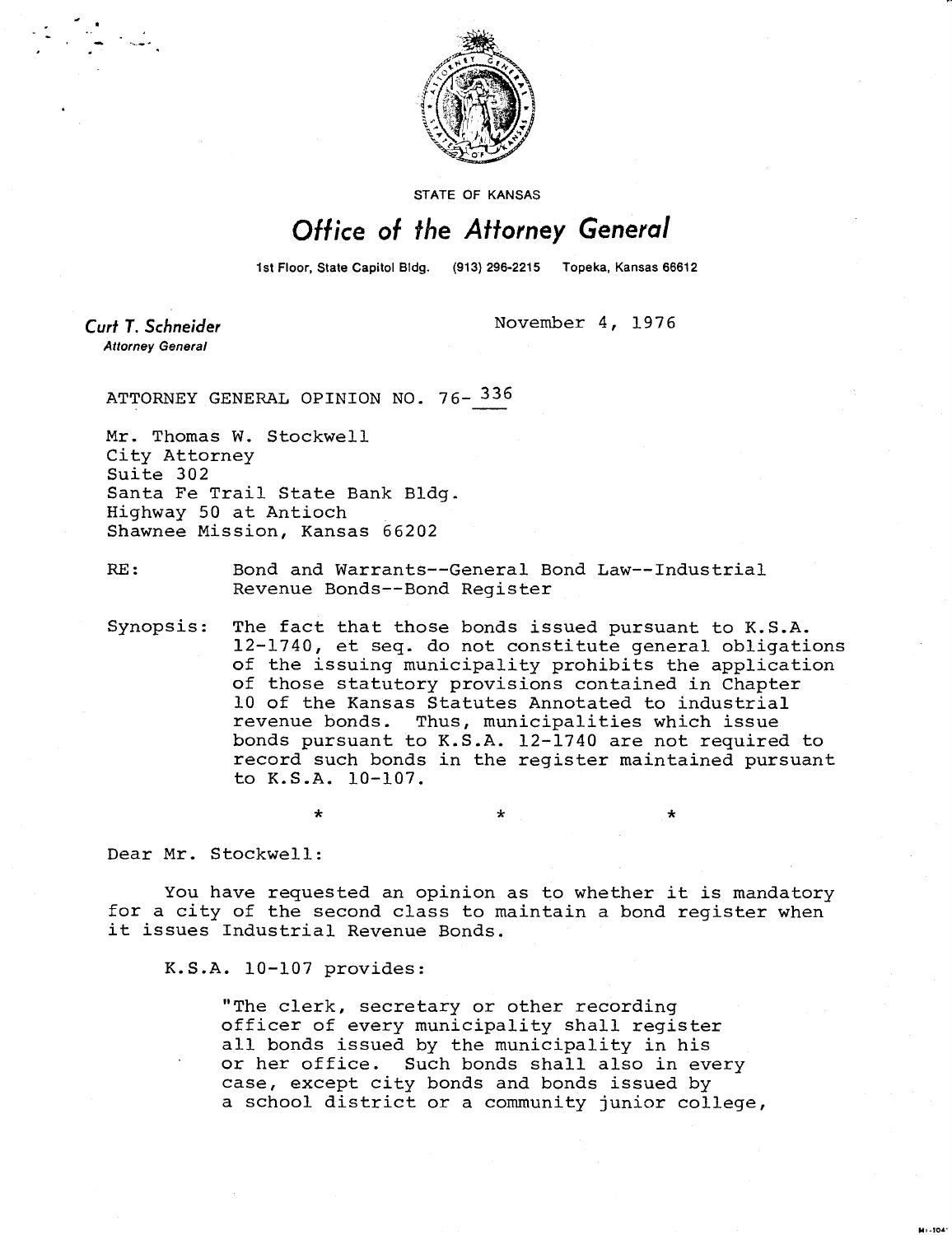Mr. Thomas W. Stockwell November 4, 1976 Page 2

> be registered by the county clerk and such registration shall show the date, number, amount thereof, rate of interest, number of coupons, amount of each, to whom payable, where payable and date of maturity...."

The word "municipality" is defined by K.S.A. 10-101 to mean and include:

> ...every corporation and quasi corporation empowered to issue bonds in payment of which taxes may be levied."

The nature of the municipality's obligation in issuing bonds under Chapter 10 is specified at K.S.A. 10-112 which states:

> "All municipal bonds shall constitute a general obligation of the municipality issuing the same and shall recite the authority under which they are issued and that they are issued in conformity with the provisions, restrictions and limitations thereof and that such bonds and the interest thereon are to be paid by such municipality, and such recital when said bonds have been duly registered as herein provided shall import absolute verity and shall be conclusive in favor of all persons purchasing said bonds, that all proceedings and conditions precedent have been had and performed to authorize the issuance of such bonds and such bonds shall be negotiable."

Finally, K.S.A. 10-125 limits the application of those statutes contained in Chapter 10 by providing:

> "This act shall govern the issuance of all municipal bonds, except where different provisions are specifically provided by law, in which case the specific provisions shall control only so far as they conflict with this act."